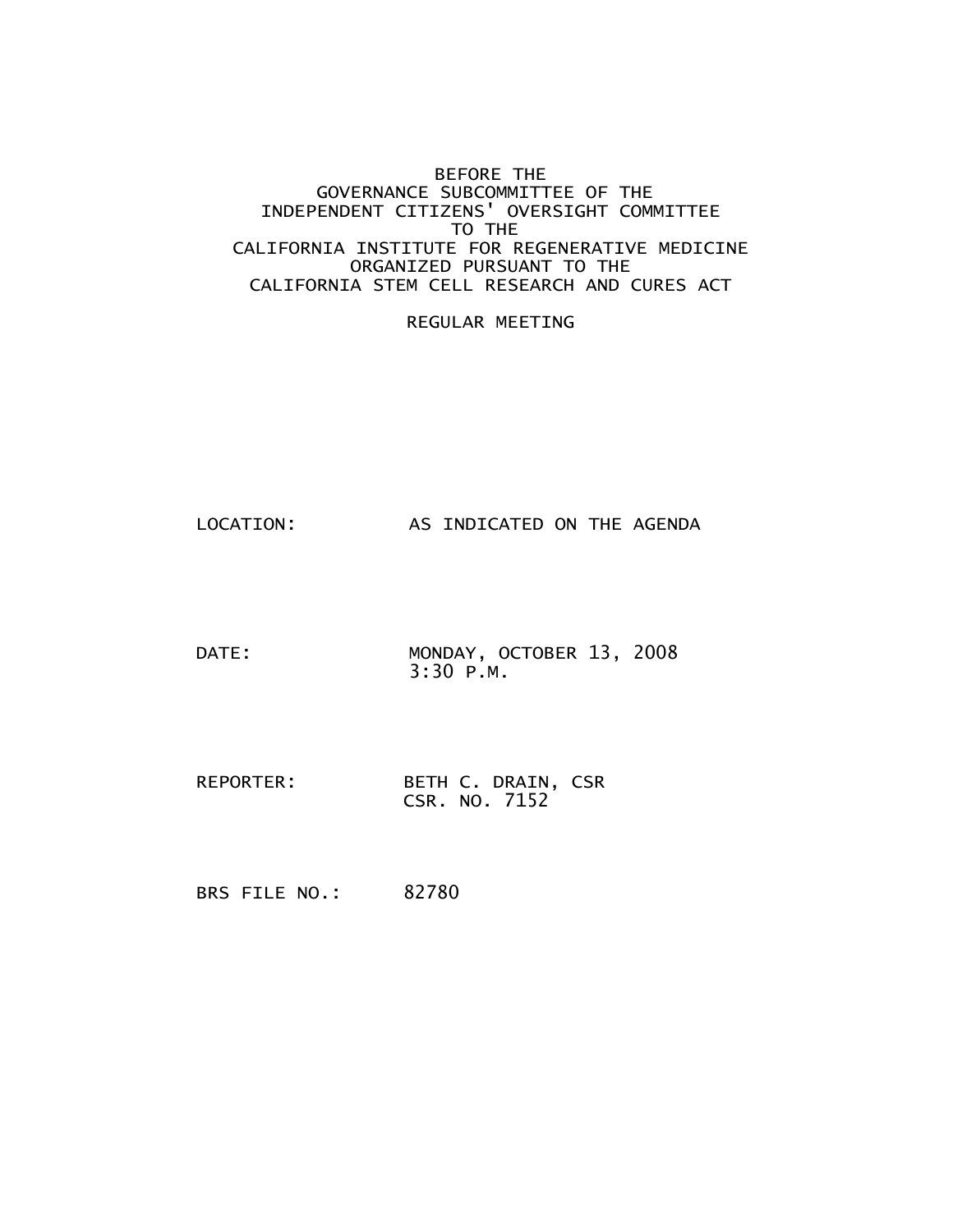|                | <b>BARRISTERS' REPORTING SERVICE</b>                            |                |
|----------------|-----------------------------------------------------------------|----------------|
| $\mathbf 1$    |                                                                 |                |
| $\overline{2}$ | INDEX                                                           |                |
| $\overline{3}$ |                                                                 |                |
| 4              | <b>ITEM</b>                                                     | PAGE NO.       |
| 5              | CALL TO ORDER                                                   | 3              |
| 6              | ROLL CALL                                                       | $\overline{4}$ |
| $\overline{7}$ | CONSIDERATION OF KEY ICOC MEETING POLICIES                      | $\overline{4}$ |
| 8<br>9         | UPDATE REPORT ON CONTRACTS AND INTERAGENCY<br><b>AGREEMENTS</b> | 14             |
| 10             | <b>CLOSED SESSION</b>                                           | 19             |
| 11             | REPORT BACK FROM CLOSED SESSION                                 | 19             |
| 12             | <b>ADJOURNMENT</b>                                              | 19             |
| 13             |                                                                 |                |
| 14             |                                                                 |                |
| 15             |                                                                 |                |
| 16             |                                                                 |                |
| 17             |                                                                 |                |
| 18             |                                                                 |                |
| 19             |                                                                 |                |
| 20             |                                                                 |                |
| 21             |                                                                 |                |
| 22             |                                                                 |                |
| 23             |                                                                 |                |
| 24             |                                                                 |                |
| 25             |                                                                 |                |
|                | $\overline{2}$                                                  |                |
|                |                                                                 |                |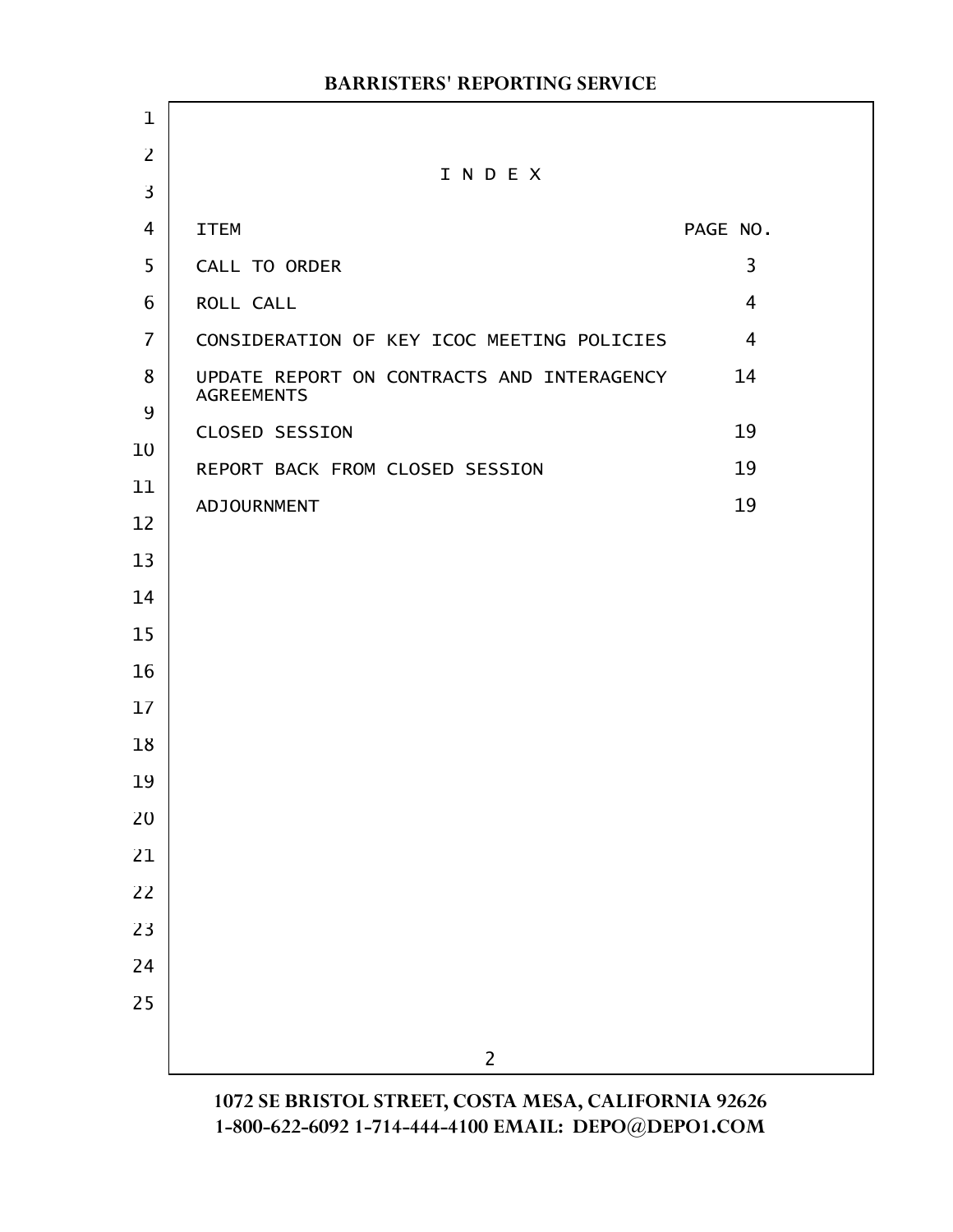| $\mathbf 1$    | MONDAY, OCTOBER 13, 2008, 3:30 P.M.                 |
|----------------|-----------------------------------------------------|
| $\overline{2}$ |                                                     |
| 3              | CHAIRPERSON LANSING: SO THEN LET ME                 |
| 4              | WELCOME EVERYBODY TO THIS MEETING OF THE GOVERNANCE |
| 5              | SUBCOMMITTEE OF THE ICOC. LET ME CALL THIS MEETING  |
| 6              | TO ORDER. I BELIEVE WE HAVE PARTICIPANTS AT SEVEN   |
| 7              | LOCATIONS ON THE LINE. WE'RE HERE IN L.A., AND SO I |
| 8              | WONDER WHO'S AT CIRM IN SAN FRANCISCO.              |
| 9              | MS. KING: WE'RE HERE.                               |
| 10             | CHAIRPERSON LANSING: DAVIS.                         |
| 11             | DR. POMEROY: YES.                                   |
| 12             | CHAIRPERSON LANSING: PALO ALTO.                     |
| 13             | MR. KLEIN: YES.                                     |
| 14             | CHAIRPERSON LANSING: LANCELOT LANE IN               |
| 15             | L.A.                                                |
| 16             | MS. KING: SOUNDS LIKE WE DON'T YET HAVE             |
| 17             | DR. FONTANA, BUT I JUST TALKED TO HER ABOUT TEN     |
| 18             | MINUTES AGO. I KNOW SHE'LL BE JOINING US.           |
| 19             | CHAIRPERSON LANSING: UC IRVINE.                     |
| 20             | DR. STEWARD: YES, WE'RE HERE.                       |
| 21             | CHAIRPERSON LANSING: LA JOLLA.                      |
| 22             | MR. ROTH: YES.                                      |
| 23             | CHAIRPERSON LANSING: SO I WANT TO THANK             |
| 24             | YOU VERY MUCH FOR PARTICIPATING IN THIS IMPORTANT   |
| 25             | PHONE CALL. WE HAVE A LOT TO DO AND A HARD STOP IN  |
|                | 3                                                   |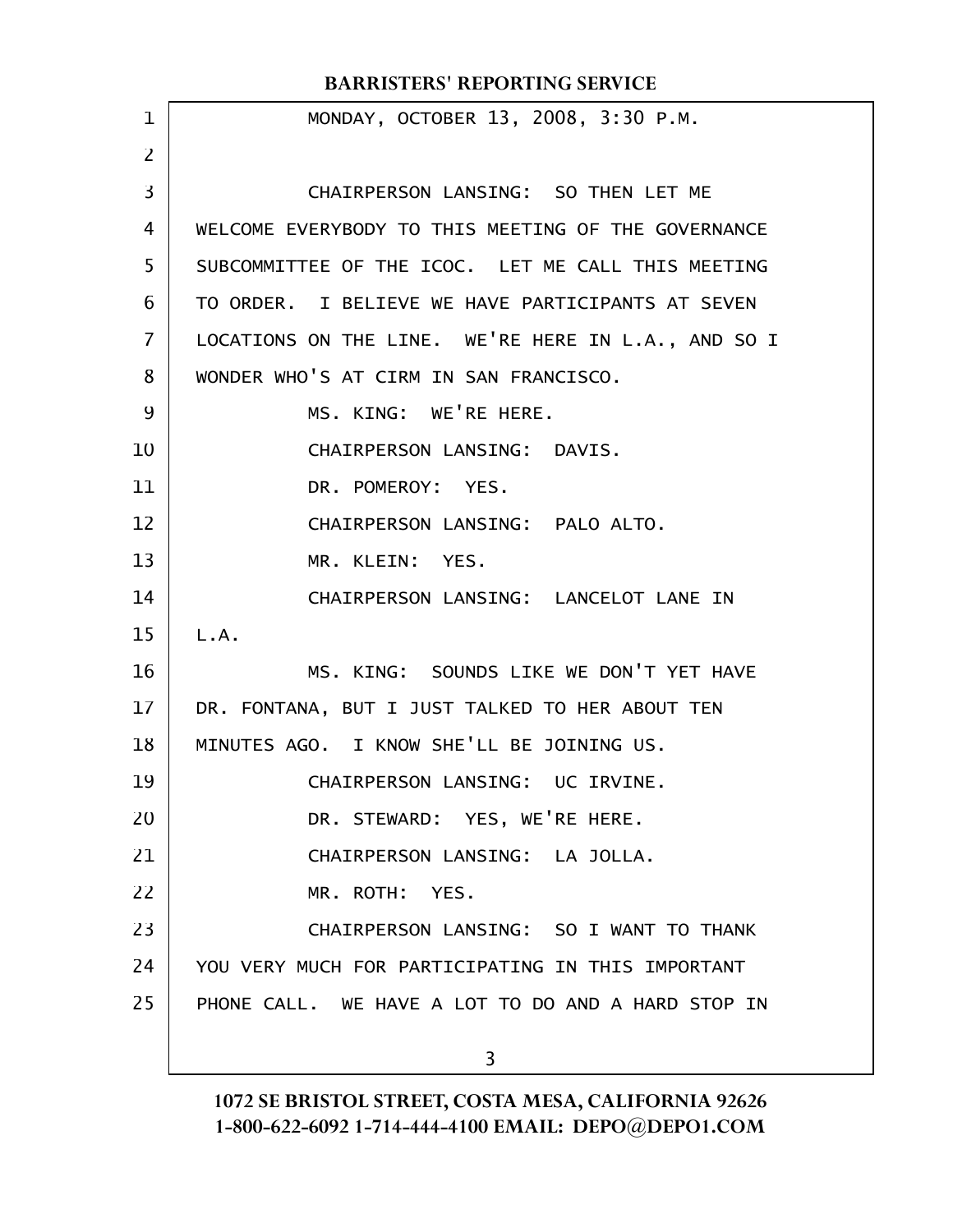| $\mathbf{1}$   | LESS THAN TWO HOURS. SO, MELISSA, WOULD YOU CALL   |
|----------------|----------------------------------------------------|
| 2              | THE ROLL.                                          |
| 3              | MS. KING: BOB KLEIN.                               |
| 4              | MR. KLEIN: HERE.                                   |
| 5              | MS. KING: SHERRY LANSING.                          |
| 6              | CHAIRPERSON LANSING: HERE.                         |
| $\overline{7}$ | MS. KING: PHIL PIZZO. CLAIRE POMEROY.              |
| 8              | DR. POMEROY: HERE.                                 |
| 9              | MS. KING: JEANNIE FONTANA.                         |
| 10             | DR. FONTANA: HERE.                                 |
| 11             | MS. KING: DUANE ROTH.                              |
| 12             | MR. ROTH: HERE.                                    |
| 13             | MS. KING: JEFF SHEEHY.                             |
| 14             | MR. SHEEHY: HERE.                                  |
| 15             | MS. KING: OSWALD STEWARD.                          |
| 16             | DR. STEWARD: HERE.                                 |
| 17             | MS. KING: WE DO HAVE A QUORUM.                     |
| 18             | CHAIRPERSON LANSING: GREAT. SO THEN I'D            |
| 19             | LIKE TO MOVE TO AGENDA ITEM 3, WHICH IS THE        |
| 20             | CONSIDERATION OF THE ICOC MEETING POLICIES. AS YOU |
| 21             | ALL WILL REMEMBER, AT OUR LAST MEETING, THE        |
| 22             | SUBCOMMITTEE BEGAN OUR WORK ON THE DEVELOPMENT OF  |
| 23             | THE ICOC MEETING POLICY, AND WE WANTED TO ADDRESS  |
| 24             | AVAILABLE METHODS FOR ATTENDANCE. SPECIFICALLY WE  |
| 25             | WERE LOOKING AT THE FULL BOARD MEETINGS WHICH WE   |
|                |                                                    |

4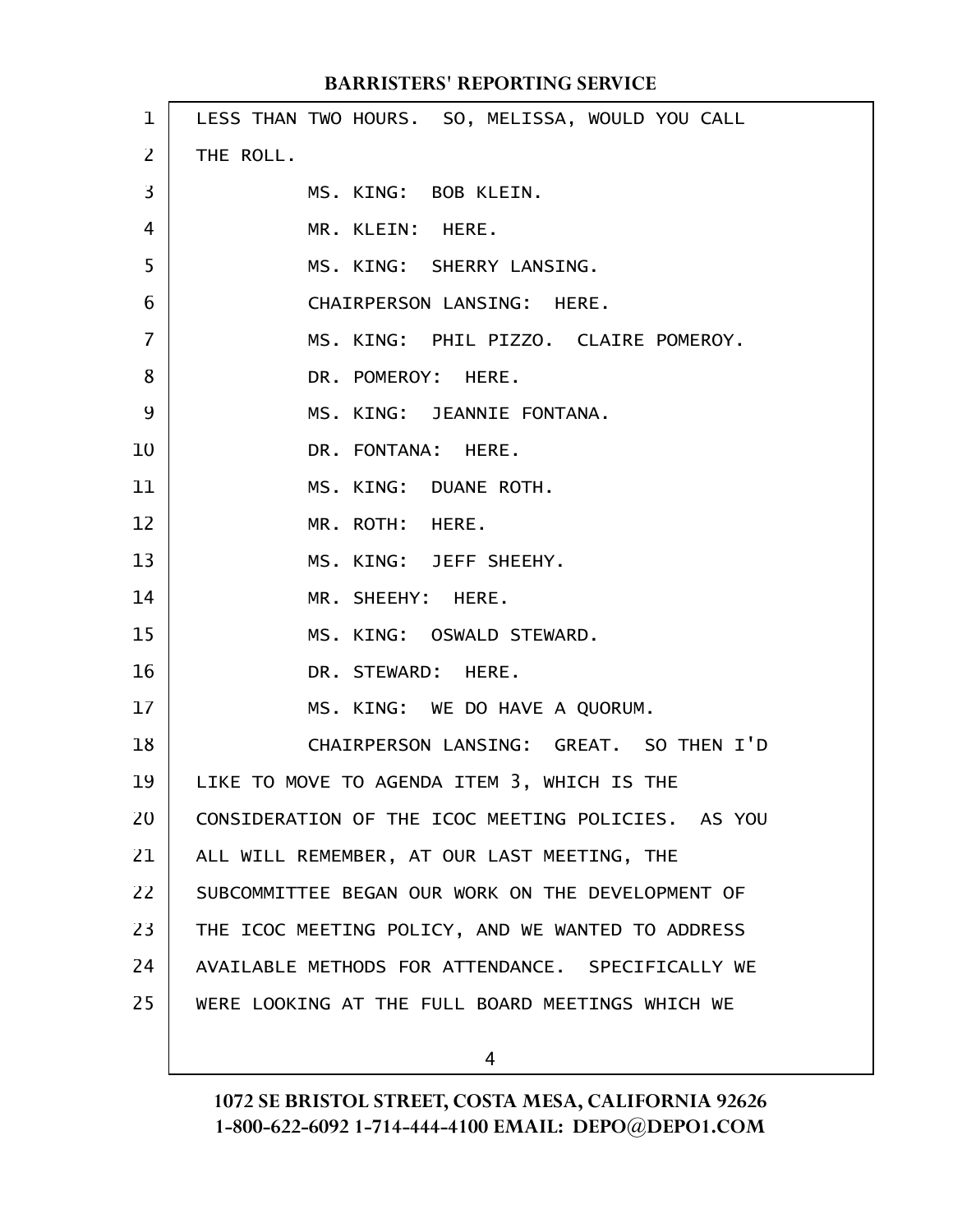| $\mathbf 1$    | HAVE ALL BEEN REQUIRED TO ATTEND IN PERSON SO FAR.   |
|----------------|------------------------------------------------------|
| $\overline{2}$ | AND WE FELT THAT WE NEEDED UPDATED MEETING POLICIES  |
| 3              | SO THAT WE COULD CONTINUE OUR HIGH VOLUME AND HIGH   |
| 4              | QUALITY WORK. BUT WE ALSO WANTED TO HONOR THE NEEDS  |
| 5              | OF OUR BOARD MEMBERS, MANY OF WHOM OR ALL OF WHOM, I |
| 6              | SHOULD SAY, HAVE INDIVIDUALLY DEDICATED HUNDREDS OF  |
| 7              | HOURS TO CIRM SO FAR.                                |
| 8              | AT THAT PREVIOUS MEETING -- OUR PREVIOUS             |
| 9              | BOARD MEETING, WE HAD A VERY HEALTHY AND ROBUST      |
| 10             | DISCUSSION OF THE TOPICS THAT WERE COVERED IN THE    |
| 11             | ORIGINAL ICOC MEETING POLICY THAT JAMES HARRISON HAD |
| 12             | PREPARED FOR US. WE TOOK IN ALL OF YOUR INPUT, WE    |
| 13             | LISTENED, AND TODAY WE WOULD LIKE YOU CONSIDER AN    |
| 14             | UPDATED DRAFT OF THAT POLICY.                        |
| 15             | YOU SHOULD HAVE THAT IN FRONT OF YOU.                |
| 16             | IT'S LABELED ITEM NO. 3. IN ADDITION TO CONSIDERING  |
| 17             | THE UPDATED POLICY, WE'RE GOING TO ADDRESS THE NEED  |
| 18             | TO MODIFY THE ICOC BYLAWS TO REFLECT WHAT WE HOPE    |
| 19             | WILL BE THE NEW ICOC MEETING POLICIES. THESE ARE     |
| 20             | THE POLICIES THAT WE ARE DEVELOPING FOR YOUR         |
| 21             | RECOMMENDATION.                                      |
| 22             | SO ONCE AGAIN, I'D LIKE TO ASK JAMES TO              |
| 23             | WALK US THROUGH OUR UPDATED ICOC MEETING POLICIES    |
| 24             | DOCUMENT.                                            |
| 25             | MR. HARRISON: THANK YOU, SHERRY. AS YOU              |
|                | 5                                                    |
|                |                                                      |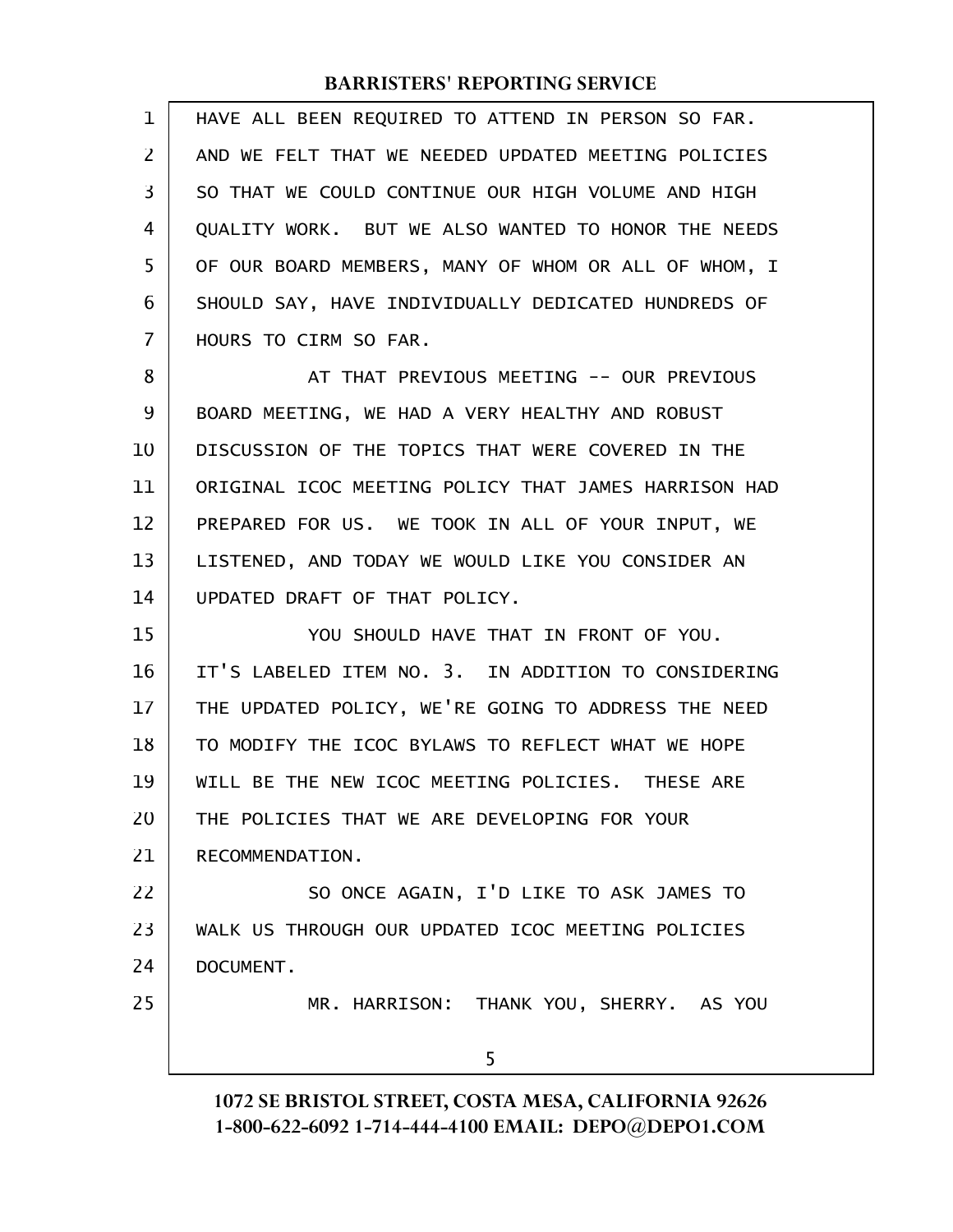| 1              | WILL ALL RECALL FROM OUR LAST MEETING, UNDER THE     |
|----------------|------------------------------------------------------|
| 2              | CURRENT ICOC BYLAWS, MEMBERS ARE REQUIRED TO ATTEND  |
| 3              | REGULAR ICOC MEETINGS IN PERSON. PARENTHETICALLY     |
| 4              | THE BYLAWS DO PERMIT ATTENDANCE BY ICOC MEMBERS BY   |
| 5              | TELECONFERENCE FOR THE PURPOSES OF SPECIAL MEETINGS  |
| 6              | AND SUBCOMMITTEE MEETINGS.                           |
| $\overline{7}$ | AS SHERRY NOTED, THE ICOC HAS HAD A VERY             |
| 8              | HEAVY MEETING SCHEDULE OVER THE COURSE OF THE LAST   |
| 9              | SEVERAL YEARS. THAT INCLUDES 40 ICOC MEETINGS, 73    |
| 10             | SUBCOMMITTEE MEETINGS, AND 35 WORKING GROUP          |
| 11             | MEETINGS. AND MANY MEMBERS OF THE BOARD,             |
| 12             | PARTICULARLY THE PATIENT ADVOCATES, ARE              |
| 13             | PARTICIPATING IN ANY OR ALL OF THOSE MEETINGS. SO    |
| 14             | IT HAS PUT A TREMENDOUS STRAIN ON BOARD MEMBERS WHO  |
| 15             | HAVE VOLUNTEERED THEIR TIME FOR THESE PURPOSES. BUT  |
| 16             | IT HAS ALSO CREATED QUORUM CHALLENGES FOR US.        |
| 17             | AND TO ADDRESS THOSE CHALLENGES, SHERRY              |
| 18             | LANSING, THE CHAIR OF THIS SUBCOMMITTEE, VOLUNTEERED |
| 19             | TO HELP DEVELOP A POLICY TO TRY TO SOLVE SOME OF     |
| 20             | THESE ISSUES WE FACE.                                |
| 21             | AND AT THE LAST GOVERNANCE SUBCOMMITTEE              |
| 22             | MEETING, WE ADDRESSED A DRAFT POLICY TO PERMIT       |
| 23             | TELECONFERENCE ATTENDANCE BY A LIMITED NUMBER OF     |
| 24             | ICOC MEMBERS AT REGULAR MEETINGS. THE PURPOSE OF     |
| 25             | THE POLICY IS TO PROVIDE GREATER FLEXIBILITY AND TO  |
|                | 6                                                    |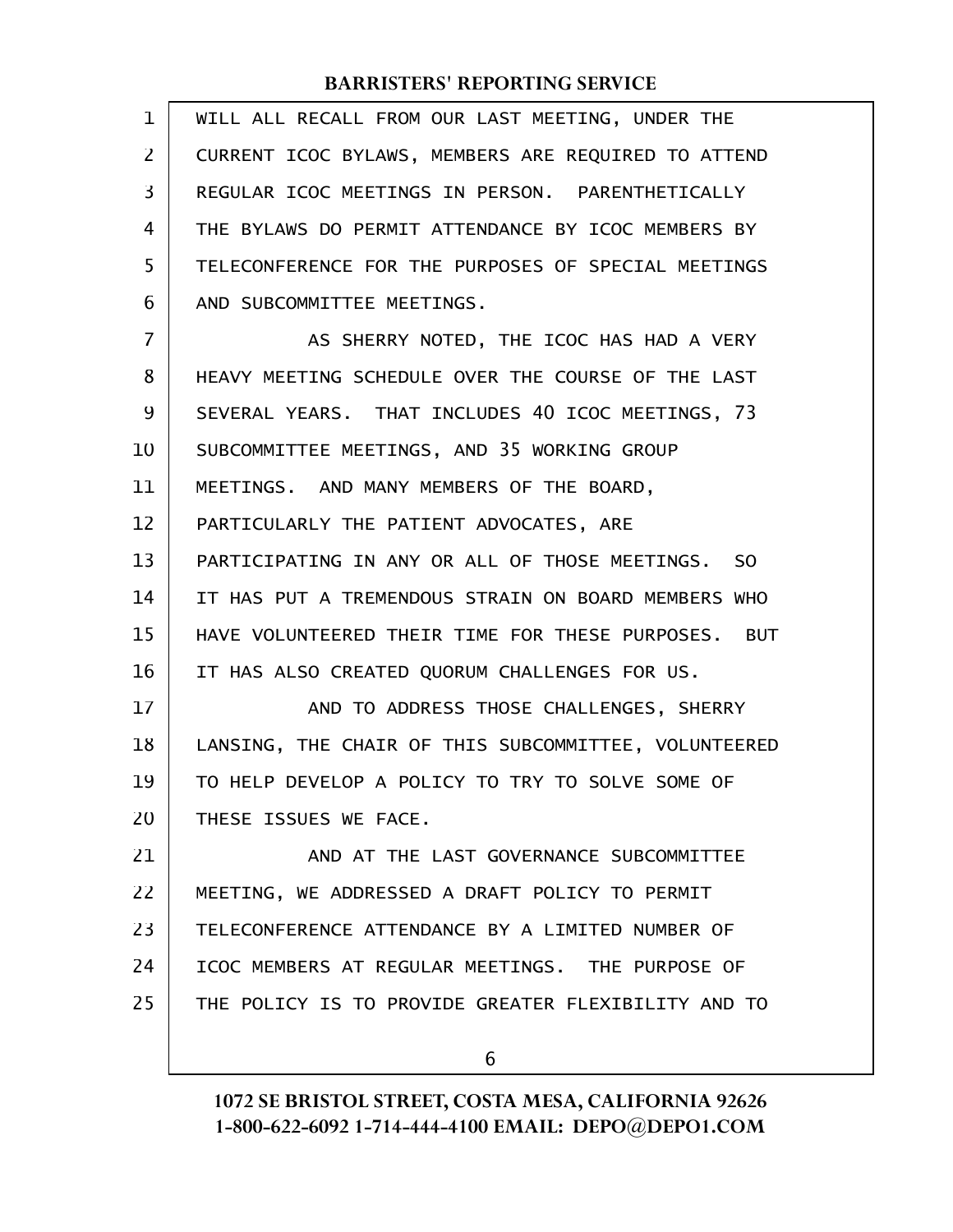| 1  | ENSURE THAT WE CAN BOTH SECURE AND MAINTAIN A QUORUM |
|----|------------------------------------------------------|
| 2  | FOR REGULAR ICOC MEETINGS.                           |
| 3  | THE CONSENSUS OF THIS GROUP AT THE LAST              |
| 4  | SUBCOMMITTEE MEETING WAS THAT THE POLICY SHOULD, NO. |
| 5  | 1, PERMIT MEMBERS WHO HAVE SIGNIFICANT MEDICAL NEEDS |
| 6  | AND PATIENT ADVOCATES TO ATTEND AN UNLIMITED NUMBER  |
| 7  | OF MEETINGS BY TELECONFERENCE. TWO, TO PERMIT UP TO  |
| 8  | FIVE MEMBERS, NOT COUNTING PATIENT ADVOCATES WHO     |
| 9  | SUFFER FROM SIGNIFICANT MEDICAL NEEDS, TO ATTEND     |
| 10 | MEETINGS BY TELECONFERENCE; AND, THREE, TO GIVE THE  |
| 11 | CHAIR OF THE ICOC SOME DISCRETION REGARDING          |
| 12 | ATTENDANCE BY TELECONFERENCE CONSISTENT WITH HIS OR  |
| 13 | HER ASSESSMENT OF THE IMPORTANCE OF IN-PERSON        |
| 14 | ATTENDANCE AT A PARTICULAR ICOC MEETING.             |
| 15 | SO THE POLICY THAT WE'VE PUT TOGETHER AND            |
| 16 | WHAT YOU HAVE IN FRONT OF YOU TODAY ATTEMPTS TO MEET |
| 17 | THESE GOALS.                                         |
| 18 | FIRST, IT PROVIDES THAT NO MORE THAN FIVE            |
| 19 | MEMBERS, EXCLUDING PATIENT ADVOCATES WHO HAVE        |
| 20 | SIGNIFICANT MEDICAL NEEDS, MAY PARTICIPATE IN A      |
| 21 | REGULAR ICOC MEETING BY TELECONFERENCE. THEN IT      |
| 22 | ACCORDS PRIORITY AS FOLLOWS: FIRST, MEMBERS WHO      |
| 23 | HAVE SIGNIFICANT MEDICAL NEEDS; SECOND, PATIENT      |
| 24 | ADVOCATE MEMBERS; THIRD, MEMBERS WHO HAVE NOT        |
| 25 | PREVIOUSLY PARTICIPATED BY TELECONFERENCE OR WHO     |
|    |                                                      |

7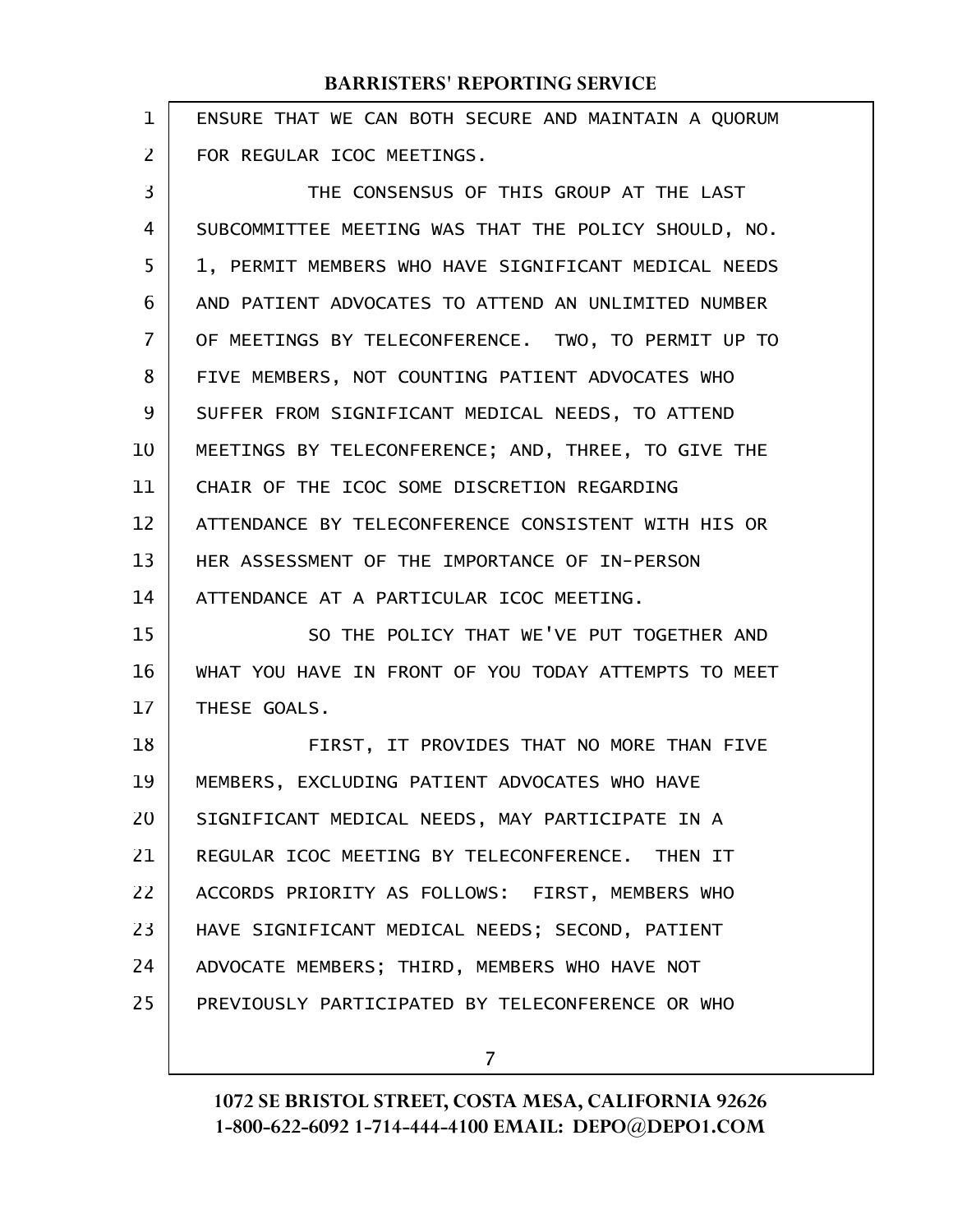| $\mathbf{1}$   | HAVE PARTICIPATED FEWER TIMES THAN OTHER MEMBERS WHO |
|----------------|------------------------------------------------------|
| $\overline{2}$ | ARE REQUESTING TO PARTICIPATE. NEXT, MEMBERS WHOSE   |
| 3              | ALTERNATES ARE UNAVAILABLE TO ATTEND THE MEETING;    |
| 4              | AND, FINALLY, MEMBERS WHO ARE TRAVELING OUT-OF-STATE |
| 5              | ON THE DATE OF THE MEETING.                          |
| 6              | THIRD, THE POLICY PROVIDES DISCRETION FOR            |
| 7              | THE CHAIR TO LIMIT THE NUMBER OF MEMBERS ATTENDING A |
| 8              | MEETING BY TELECONFERENCE, AGAIN, WITH THE EXCEPTION |
| 9              | OF PATIENT ADVOCATES WHO HAVE SIGNIFICANT MEDICAL    |
| 10             | NEEDS, BASED UPON THE CHAIR'S ASSESSMENT OF THE      |
| 11             | IMPORTANCE OF PERSONAL ATTENDANCE AT THE PARTICULAR  |
| 12             | ICOC MEETING.                                        |
| 13             | THE POLICY ALSO MAKES CLEAR THAT PATIENT             |
| 14             | ADVOCATES AND MEMBERS WHO HAVE SIGNIFICANT MEDICAL   |
| 15             | NEEDS CAN PARTICIPATE IN AN UNLIMITED NUMBER OF      |
| 16             | TELECONFERENCE MEETINGS PER YEAR PURSUANT TO THIS    |
| 17             | POLICY, BUT THAT OTHER MEMBERS ARE LIMITED TO        |
| 18             | PARTICIPATING IN NO MORE THAN TWO MEETINGS PER YEAR  |
| 19             | BY TELECONFERENCE.                                   |
| 20             | THE POLICY ALSO MAKES CLEAR THAT IF A                |
| 21             | MEMBER PARTICIPATES BY TELECONFERENCE IN A MEETING,  |
| 22             | THE MEMBER WILL NOT BE PARTICIPATING IN CLOSED       |
| 23             | SESSION DISCUSSIONS OF PROPRIETARY AND CONFIDENTIAL  |
| 24             | INFORMATION IN THE GRANT AND LOAN REVIEWS FOR THAT   |
| 25             | PARTICULAR MEETING.                                  |
|                |                                                      |

8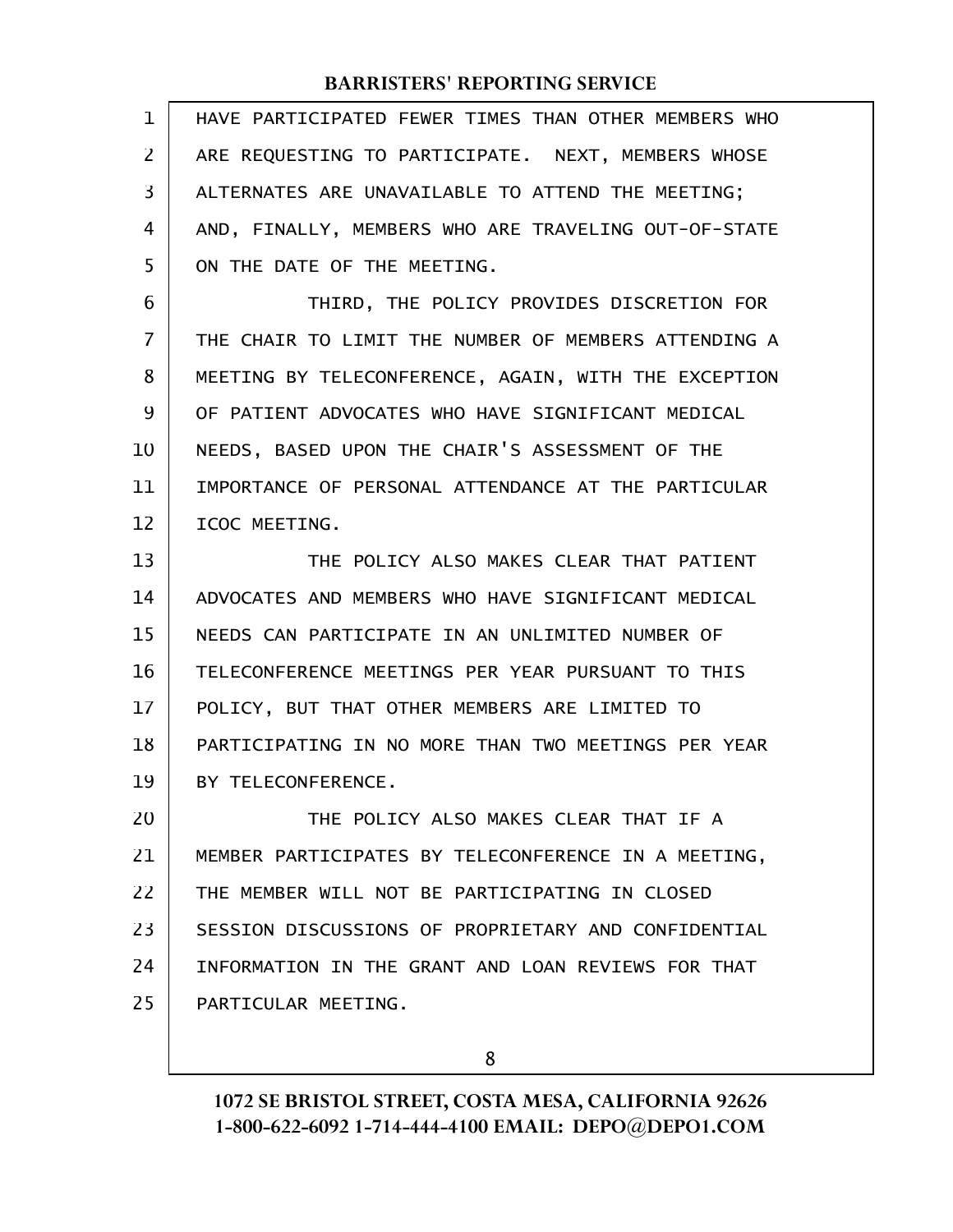| 1              | ALSO, OF COURSE, IT PROVIDES THAT MEMBERS            |
|----------------|------------------------------------------------------|
| 2              | WHO ARE PARTICIPATING BY TELECONFERENCE MUST         |
| 3              | PARTICIPATE FROM A PUBLICLY ACCESSIBLE LOCATION SO   |
| 4              | THAT WE CAN ENSURE THAT WE COMPLY WITH BAGLEY-KEENE. |
| 5              | AND FINALLY, THE POLICY MAKES CLEAR THAT IT DOES NOT |
| 6              | CHANGE CURRENT POLICIES FOR SUBCOMMITTEE MEETINGS    |
| $\overline{7}$ | AND SPECIAL MEETINGS OF THE BOARD.                   |
| 8              | SO I'D BE HAPPY TO ANSWER ANY QUESTIONS              |
| 9              | YOU HAVE, SHERRY, OR ANY OF THE BOARD MEMBERS.       |
| 10             | CHAIRPERSON LANSING: WELL, I WANT TO                 |
| 11             | THANK YOU, JAMES, BECAUSE JAMES AND MELISSA REALLY   |
| 12             | DID, ONCE AGAIN, YEOMAN WORK. WE TRIED TO ADDRESS    |
| 13             | ALL THE CONCERNS THAT WE HAD. IN PARTICULAR, AS WE   |
| 14             | ALL KNOW, THIS HAS BEEN PARTICULARLY DIFFICULT FOR   |
| 15             | THE PATIENT ADVOCATES WHO REALLY DON'T HAVE THE      |
| 16             | ABILITY TO HAVE AN ALTERNATE AS MUCH AS OTHER PEOPLE |
| 17             | DO.                                                  |
| 18             | SO I THINK IT'S -- I DON'T WANT TO SAY               |
| 19             | ANYTHING. OBVIOUSLY WE DID THIS TOGETHER, SO I'M     |
| 20             | ANXIOUS TO HEAR COMMENTS AND SEE HOW WE CAN MAKE IT  |
| 21             | BETTER.                                              |
| 22             | SO CAN I GO AROUND AT CONNECT AND SEE IF             |
| 23             | THERE'S ANY COMMENT THERE?                           |
| 24             | MR. ROTH: THIS IS A PROGRAM I VERY MUCH              |
| 25             | SUPPORT. I THINK IT'S NEEDED, AND IT WILL MAKE THE   |
|                | 9                                                    |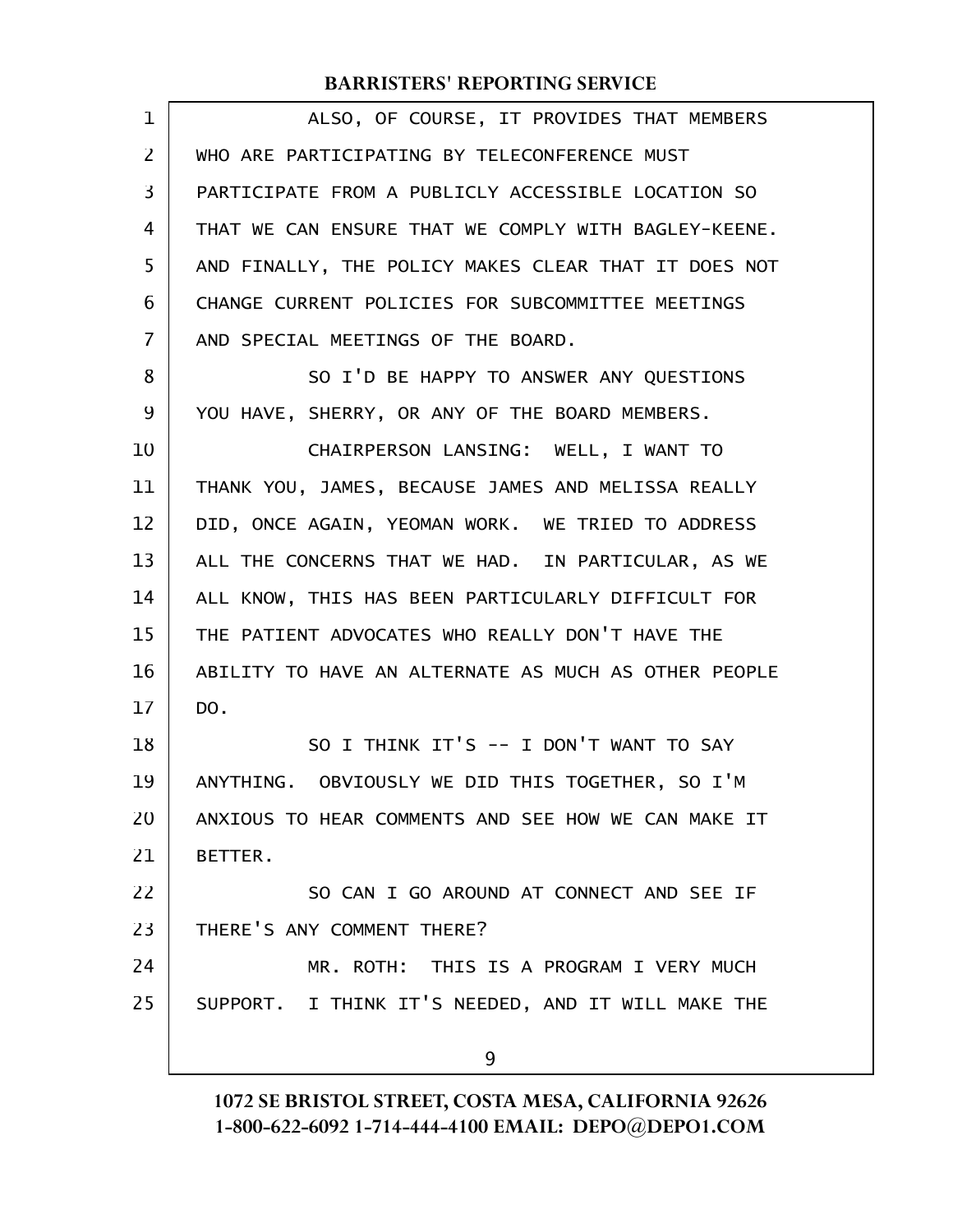| $\mathbf{1}$    | BOARD FAR MORE PRODUCTIVE.                           |
|-----------------|------------------------------------------------------|
| 2               | CHAIRPERSON LANSING: DAVIS?                          |
| 3               | DR. POMEROY: I ALSO SUPPORT THE PROPOSAL.            |
| 4               | CHAIRPERSON LANSING: LANCELOT LANE?                  |
| 5               | DR. FONTANA: I SUPPORT THE PROPOSAL TOO.             |
| 6               | CHAIRPERSON LANSING: SAN FRANCISCO?                  |
| 7               | MR. SHEEHY: THIS LOOKS GREAT.                        |
| 8               | CHAIRPERSON LANSING: IRVINE?                         |
| 9               | DR. STEWARD: YES. ABSOLUTELY A VERY                  |
| 10              | WELL-FORMULATED PLAN.                                |
| 11              | CHAIRPERSON LANSING: DID I LEAVE OUT                 |
| 12              | ANYBODY, MELISSA. PALO ALTO.                         |
| 13              | MR. KLEIN: SHERRY, I THINK THIS IS VERY,             |
| 14              | VERY IMPORTANT BECAUSE OBVIOUSLY IN REAL-TIME TO TRY |
| 15              | AND BALANCE THESE QUORUMS WITH NUMEROUS PRIORITIES   |
| 16              | IN EACH BOARD MEETING THAT ARE CRITICAL AND TO TRY   |
| 17 <sup>1</sup> | AND BALANCE PRIORITIES AS INDIVIDUAL BOARD MEMBERS   |
| 18              | WHO CAN'T STAY FOR THE WHOLE SESSION, TRYING TO MOVE |
| 19              | BACK FLIGHTS, IT BECOMES AN EXTREMELY DIFFICULT      |
| 20              | BALANCING PROCESS. SO THIS WILL GIVE US THE          |
| 21              | PREDICTABILITY TO HAVE A SMOOTHER ADMINISTRATION OF  |
| 22              | OUR BOARD MEETINGS AND A MORE PREDICTABLE ABILITY TO |
| 23              | GET TO ALL OF OUR CRITICAL ISSUES.                   |
| 24              | SO IT'S IMPORTANT IN OUR FUNCTION AND OUR            |
| 25              | BUSINESS, AND IT EQUITABLY RECOGNIZES THE            |
|                 | 10                                                   |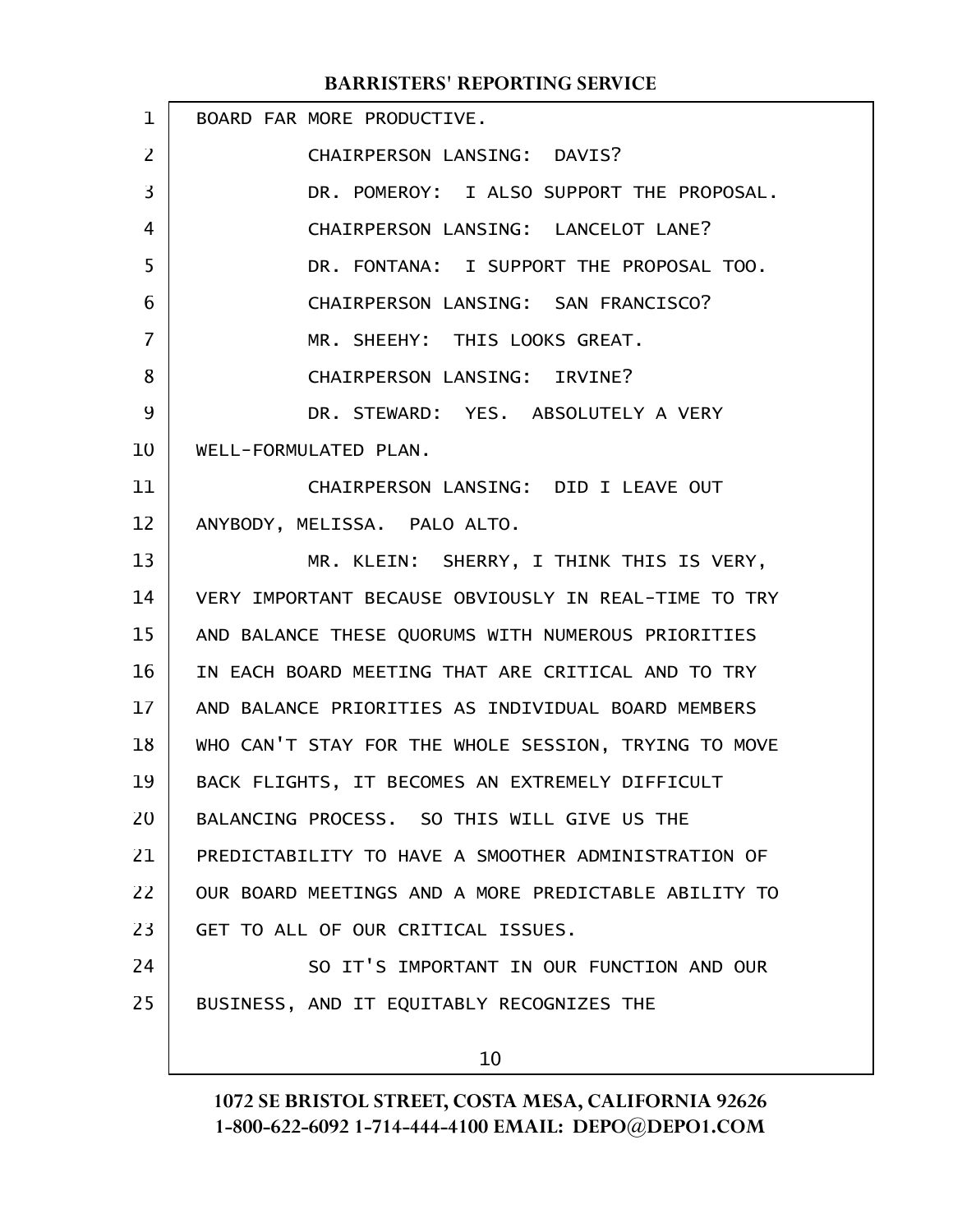| $\mathbf 1$       | CONSTRAINTS ON THE PATIENT ADVOCATES WHO, IN         |
|-------------------|------------------------------------------------------|
| 2                 | ADDITION TO ATTENDANCE ON THE BOARD, HAVE TO SERVE   |
| 3                 | IN SOME CASES ON BOTH THE GRANTS WORKING GROUP, THE  |
| 4                 | STANDARDS WORKING GROUP, AND THE FACILITIES WORKING  |
| 5                 | GROUP. SO THEY HAVE EXTRAORDINARY PREPARATION AND    |
| 6                 | SESSIONS THERE AS WELL AS OTHER SUBCOMMITTEES TO     |
| $\overline{7}$    | ATTEND IN ADDITION TO THE BOARD. SO WE REALLY        |
| 8                 | APPRECIATE THIS.                                     |
| 9                 | CHAIRPERSON LANSING: WELL, THANK YOU.                |
| 10                | NOW I'D LIKE TO SEE IF THERE'S ANY COMMENTS FROM THE |
| 11                | PUBLIC IN L.A. IS THERE ANYBODY IN THE PUBLIC        |
| $12 \overline{ }$ | THERE? OKAY. IN SAN FRANCISCO?                       |
| 13                | MR. SHEEHY: NO COMMENT.                              |
| 14                | CHAIRPERSON LANSING: IN LA JOLLA?                    |
| 15                | MR. ROTH: NO ONE HERE.                               |
| 16                | CHAIRPERSON LANSING: DAVIS?                          |
| 17                | DR. POMEROY: NO PUBLIC.                              |
| 18                | CHAIRPERSON LANSING: LANCELOT LANE?                  |
| 19                | DR. FONTANA: NO PUBLIC.                              |
| 20                | CHAIRPERSON LANSING: PALO ALTO?                      |
| 21                | MR. KLEIN: NO PUBLIC.                                |
| 22                | CHAIRPERSON LANSING: IRVINE?                         |
| 23                | DR. STEWARD: NO PUBLIC.                              |
| 24                | CHAIRPERSON LANSING: GREAT. THEN BEFORE              |
| 25                | I ASK FOR A MOTION, I ONCE AGAIN REALLY WANT TO      |
|                   | 11                                                   |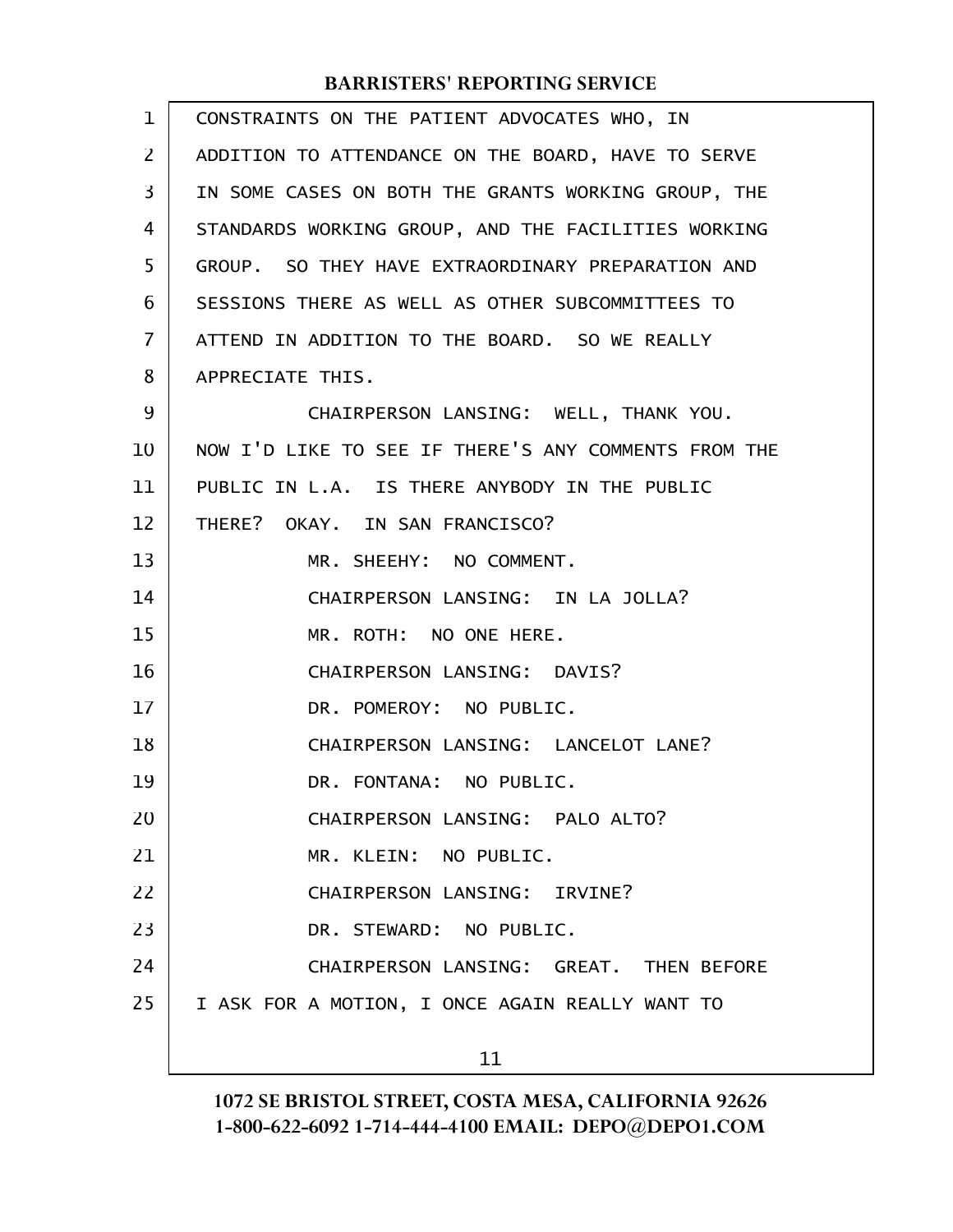| 1  | THANK JAMES AND MELISSA AND EVERYBODY ON THE STAFF |
|----|----------------------------------------------------|
| 2  | WHO WORKED ON THIS BECAUSE IT WAS EXTREMELY        |
| 3  | THOUGHTFUL, AND THEY SPENT A GREAT DEAL OF TIME ON |
| 4  | IT. AND I ON BEHALF OF ALL THE BOARD MEMBERS WANT  |
| 5  | TO THANK YOU FOR IT.                               |
| 6  | SO IS THERE A MOTION TO RECOMMEND THIS             |
| 7  | PROPOSED POLICY TO THE ICOC?                       |
| 8  | MR. ROTH: SO MOVED.                                |
| 9  | CHAIRPERSON LANSING: INCLUDING DIRECTING           |
| 10 | STAFF TO ALSO REVISE THE ICOC BYLAWS IN ACCORDANCE |
| 11 | WITH THE POLICY.                                   |
| 12 | MR. KLEIN: SECOND.                                 |
| 13 | CHAIRPERSON LANSING: AND, DUANE, DO YOU            |
| 14 | RECOMMEND IT?                                      |
| 15 | MR. ROTH: I DID.                                   |
| 16 | CHAIRPERSON LANSING: ANY FURTHER                   |
| 17 | COMMENTS? THAT BEING SAID, MELISSA, WILL YOU DO A  |
| 18 | ROLL CALL VOTE?                                    |
| 19 | MS. KING: BOB KLEIN.                               |
| 20 | MR. KLEIN: YES.                                    |
| 21 | MS. KING: SHERRY LANSING.                          |
| 22 | CHAIRPERSON LANSING: YES.                          |
| 23 | MS. KING: CLAIRE POMEROY.                          |
| 24 | DR. POMEROY: YES.                                  |
| 25 | MS. KING: JEANNIE FONTANA.                         |
|    | 12                                                 |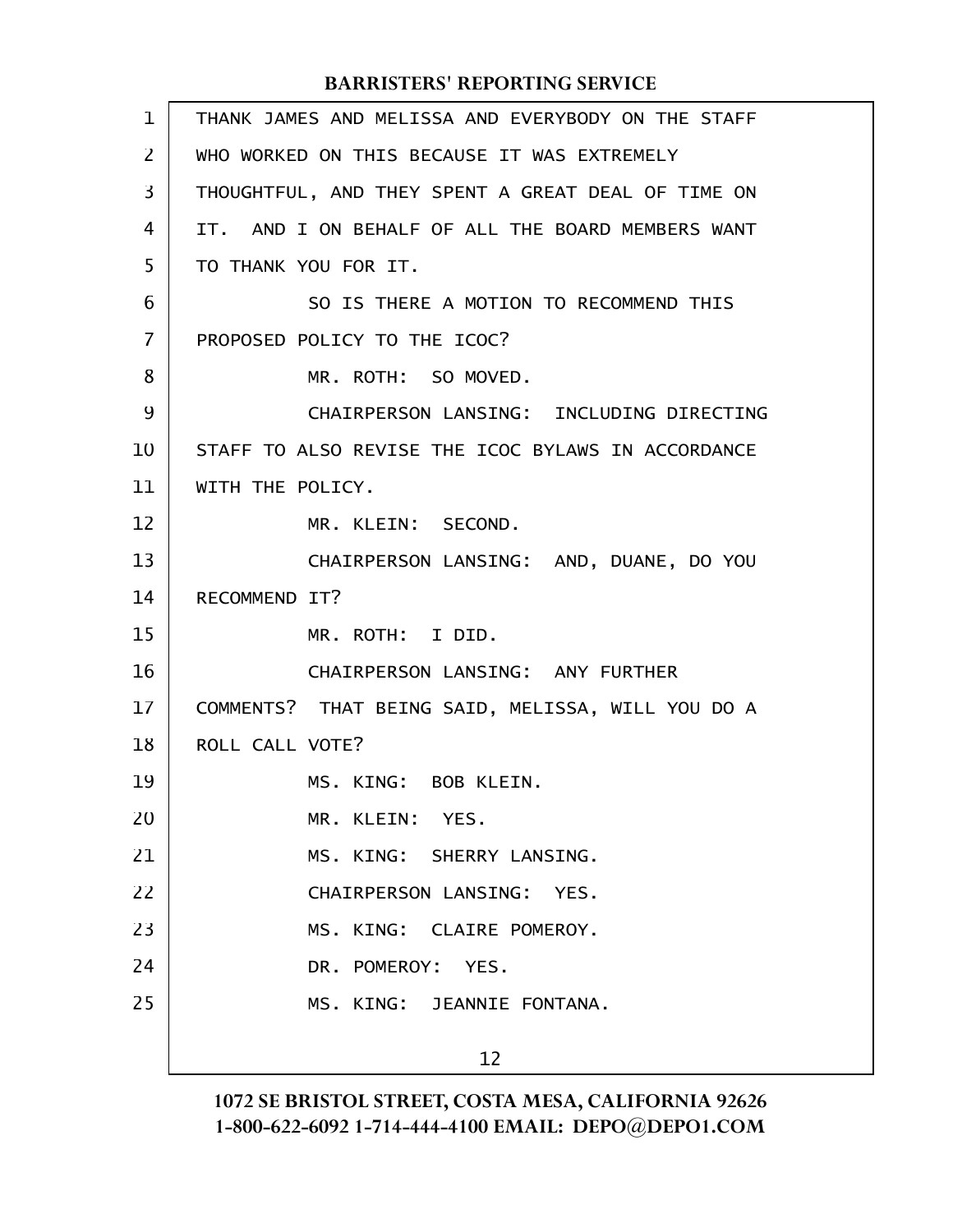| $\mathbf 1$    | DR. FONTANA: YES.                                    |
|----------------|------------------------------------------------------|
| $\overline{2}$ | MS. KING: DUANE ROTH.                                |
| 3              | MR. ROTH: YES.                                       |
| 4              | MS. KING: JEFF SHEEHY.                               |
| 5              | MR. SHEEHY: YES.                                     |
| 6              | MS. KING: OSWALD STEWARD.                            |
| $\overline{7}$ | DR. STEWARD: YES.                                    |
| 8              | MS. KING: THAT MOTION CARRIES.                       |
| 9              | CHAIRPERSON LANSING: GREAT.                          |
| 10             | DR. TROUNSON: I WONDER IF I COULD ASK                |
| 11             | JAMES OR MELISSA TO SEND ME THE DOCUMENTS BY E-MAIL  |
| 12             | TO MELBOURNE. I DON'T HAVE ANY OF THE DOCUMENTS.     |
| 13             | CHAIRPERSON LANSING: ALAN, I DIDN'T KNOW             |
| 14             | YOU WERE ON. HELLO. WELCOME. I APOLOGIZE, ALAN.      |
| 15             | IN AUSTRALIA WERE THERE ANY COMMENTS ON ANY OF THIS? |
| 16             | DR. TROUNSON: I DON'T HAVE COMMENTS. I,              |
| 17             | OF COURSE, SUPPORT IT, BUT I WOULD LIKE THE          |
| 18             | DOCUMENTS SO I COULD ACTUALLY HAVE A LOOK AT IT      |
| 19             | BECAUSE I'VE OBVIOUSLY GOT TO SORT OF FOLLOW ALONG   |
| 20             | VERBALLY LISTENING WITHOUT BEING ABLE TO READ IT.    |
| 21             | IS THERE ANY OTHER DOCUMENTS INCLUDING THAT, AND     |
| 22             | COULD YOU SEND THEM DOWN TO ME?                      |
| 23             | MS. KING: WE'RE HAPPY TO SEND THEM TO                |
| 24             | YOU, ALAN. IF, BY ANY CHANCE, YOU'RE ONLINE, THEY    |
| 25             | ARE BOTH POSTED ONLINE, THE DOCUMENT THAT WE JUST    |
|                | 13                                                   |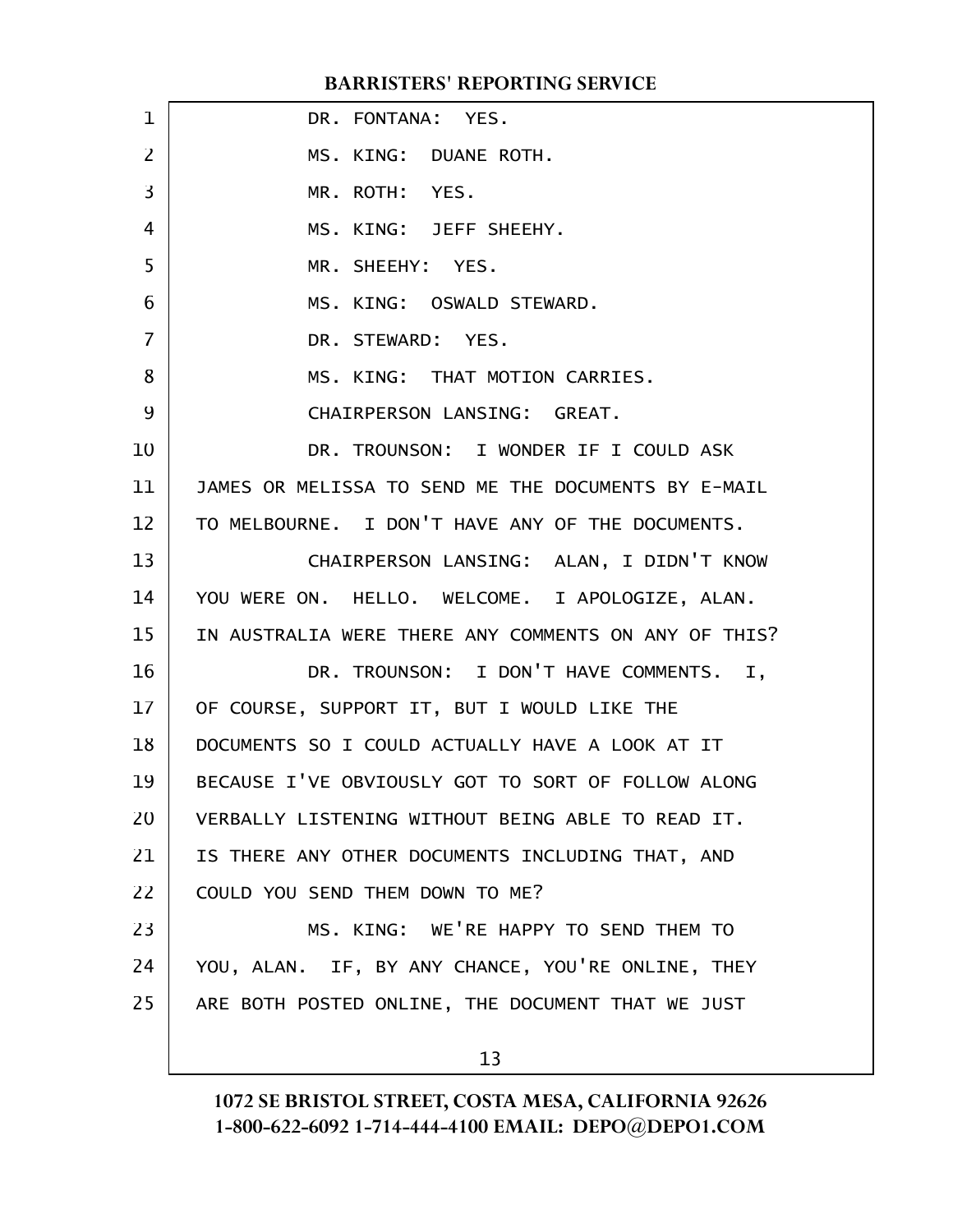| 1              | WENT THROUGH AND THE ONE THAT CYNTHIA IS ABOUT TO GO |
|----------------|------------------------------------------------------|
| $\overline{2}$ | THROUGH. THEY'RE BOTH POSTED ON THE WEB SITE. SO I   |
| 3              | DON'T KNOW IF HAVE ACCESS TO THEM THERE. JAMES HAS   |
| 4              | STEPPED OUT TO FORWARD THEM TO YOU. I GUESS THEY     |
| 5              | DIDN'T MAKE IT YOU TO IN THE MEETING MAKER, BUT THEY |
| 6              | ARE POSTED ON THE WEB SITE IN CASE THAT'S HELPFUL.   |
| $\overline{7}$ | DR. TROUNSON: IT WOULD BE QUICKER IF THEY            |
| 8              | COULD JUST SEND THEM DIRECTLY TO ME.                 |
| 9              | MS. KING: JAMES JUST STEPPED OUT TO DO               |
| 10             | THAT, I BELIEVE.                                     |
| 11             | CHAIRPERSON LANSING: ALL RIGHT. NOW                  |
| 12             | MOVING ON TO AGENDA ITEM 4, WHICH IS AN UPDATE       |
| 13             | REPORT ON CONTRACTS AND INTERAGENCY AGREEMENTS. I'D  |
| 14             | LIKE TO ASK CYNTHIA SCHAFFER, WHO'S OUR CIRM         |
| 15             | CONTRACT MANAGER, TO WALK THE SUBCOMMITTEE THROUGH   |
| 16             | THIS ITEM. AND WE ALL HAVE A SUMMARY DOCUMENT THAT   |
| 17             | SHE PREPARED. AND THANK YOU, CYNTHIA, IN ADVANCE     |
| 18             | FOR THIS REPORT, SO I'D LIKE TO ASK YOU TO PRESENT   |
| 19             | IT NOW.                                              |
| 20             | MS. SCHAFFER: HELLO. AT THE SEPTEMBER                |
| 21             | GOVERNANCE SUBCOMMITTEE MEETING, WE GAVE A REPORT ON |
| 22             | THE FIRST QUARTER OF THE FISCAL YEAR '08-'09, BUT    |
| 23             | THAT CONTRACT AND INTERAGENCY SUMMARY ONLY COVERED   |
| 24             | THAT QUARTER THROUGH SEPTEMBER 15TH. SO THIS         |
| 25             | SUMMARY IS AN UPDATE AND INCLUDES THE FULL FIRST     |
|                | 14                                                   |
|                |                                                      |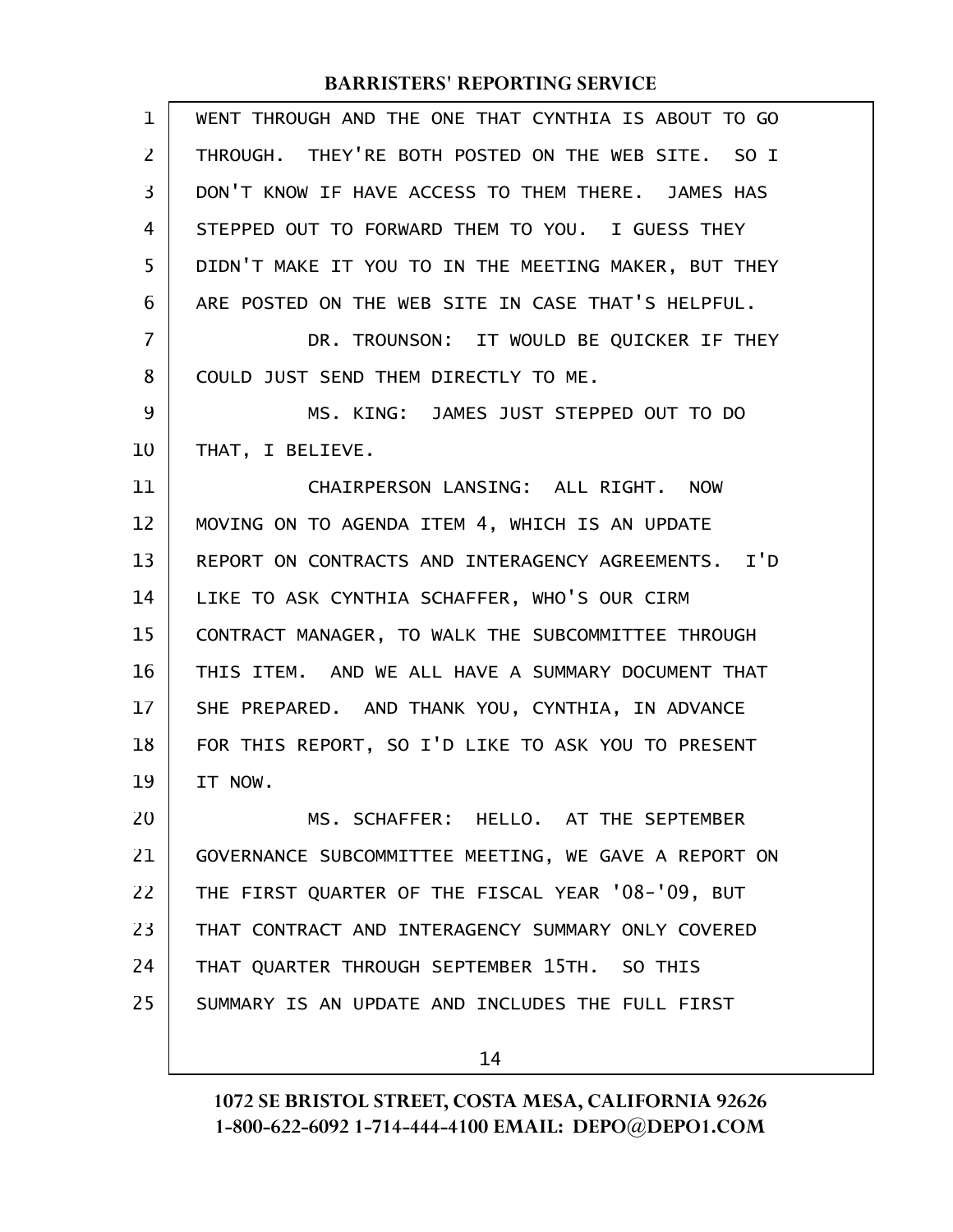QUARTER OF THIS FISCAL YEAR '08-'09. FURTHER, MARGARET FERGUSON, CIRM'S FINANCE OFFICER, WAS ABLE TO PROVIDE THE EXPENDITURES THAT WERE MADE ON THESE CONTRACTS AND AGREEMENTS OVER THE FIRST QUARTER. AND THAT COLUMN IS ON THE FAR RIGHT OF EACH OF THE THREE TABLES. IF THERE'S ANY QUESTIONS, I'D BE HAPPY TO ANSWER. CHAIRPERSON LANSING: WE GO AROUND. THEN ARE THERE QUESTIONS ON THIS DOCUMENT IN SAN FRANCISCO? MS. KING: NONE HERE. CHAIRPERSON LANSING: LA JOLLA? MR. ROTH: NO. CHAIRPERSON LANSING: DAVIS? DR. POMEROY: THIS IS CLAIRE. CAN YOU JUST REMIND ME THE CONTRACT CUTOFF AND WHO HAS AUTHORITY AT EACH LEVEL? MS. SCHAFFER: YES. IN TERMS OF SIGNATORY AUTHORITY OR IN TERMS OF BID AUTHORITY? DR. POMEROY: APPROVAL AUTHORITY. MS. SCHAFFER: SIGNATORY AUTHORITY, GENERALLY THE PRESIDENT HAS AUTHORITY UP TO \$250,000, AND THEN AT THAT LEVEL IT COMES TO THE GOVERNANCE SUBCOMMITTEE, AND THEN ABOVE \$500,000 IT 15 1 2 3 4 5 6 7 8 9 10 11 12 13 14 15 16 17 18 19 20 21 22 23 24 25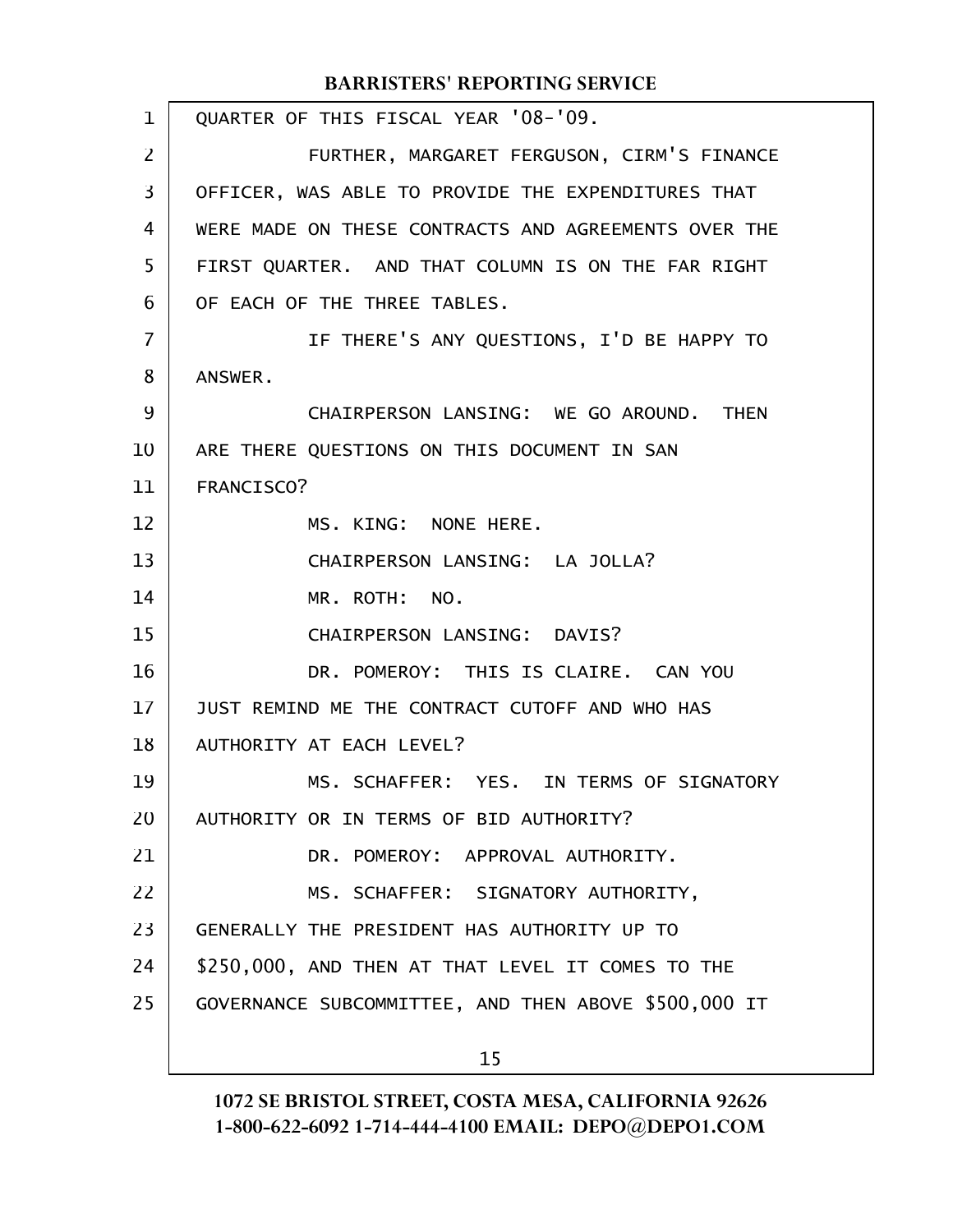GOES TO THE FULL ICOC. DR. POMEROY: THANK YOU. NO OTHER QUESTIONS. CHAIRPERSON LANSING: ABOVE 250 IT COMES TO US. MS. SCHAFFER: YES. CHAIRPERSON LANSING: AND 500 IT GOES TO THE BOARD. LANCELOT LANE IN LOS ANGELES? DR. FONTANA: NO QUESTIONS. CHAIRPERSON LANSING: PALO ALTO? MR. KLEIN: NO QUESTIONS. CHAIRPERSON LANSING: IRVINE? DR. STEWARD: NO QUESTIONS. CHAIRPERSON LANSING: AUSTRALIA? DR. TROUNSON: I DON'T HAVE THE DOCUMENTS, SO I CAN'T MAKE ANY COMMENT. CHAIRPERSON LANSING: OKAY. THEN I'D LIKE TO SEE FROM THE PUBLIC. ANY PUBLIC COMMENT IN SAN FRANCISCO? MR. SHEEHY: NONE HERE IN SAN FRANCISCO. MR. KLEIN: DID WE LOSE SHERRY? CHAIRPERSON LANSING: DID I LOSE YOU GUYS? I DON'T KNOW WHY. I DIDN'T TOUCH THE PHONE. LET ME GO ON. NO PUBLIC IN SAN FRANCISCO. ANY PUBLIC IN 16 BARRISTERS' REPORTING SERVICE 1 2 3 4 5 6 7 8 9 10 11 12 13 14 15 16 17 18 19 20 21 22 23 24 25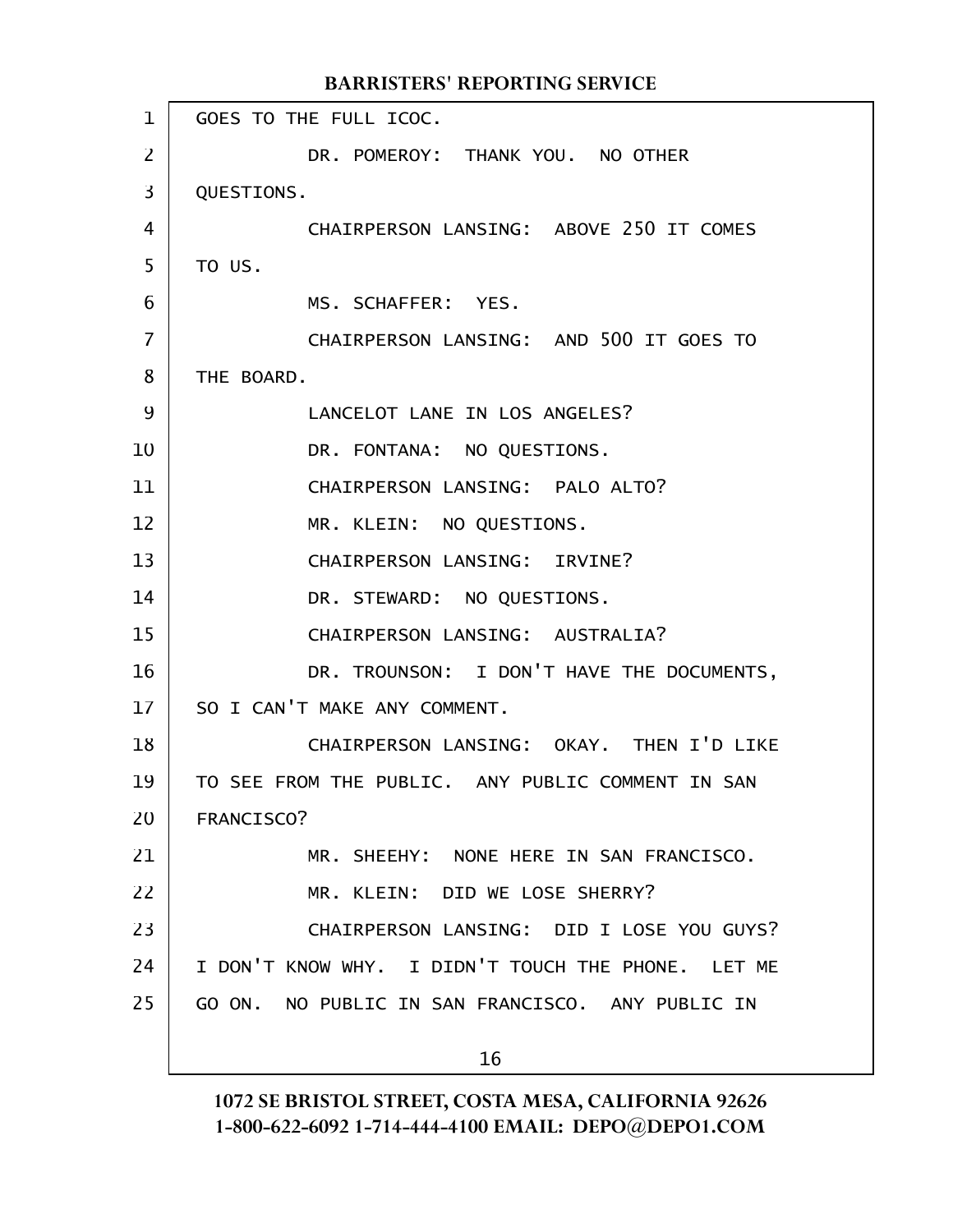LA JOLLA? MR. ROTH: NO. CHAIRPERSON LANSING: L.A. MR. SIMPSON: THERE'S PUBLIC IN L.A. I'M DELIGHTED TO SEE THE CONTRACTS, AND I'M DELIGHTED TO SEE THEM COMING IN IN THE REPORT AT EVERY GOVERNANCE COMMITTEE. WE FIND IT VERY USEFUL AND HELPFUL INFORMATION. CHAIRPERSON LANSING: THANK YOU, JOHN. SACRAMENTO? DR. POMEROY: NO PUBLIC. CHAIRPERSON LANSING: LANCELOT LANE? DR. FONTANA: NO PUBLIC HERE. CHAIRPERSON LANSING: PALO ALTO? MR. KLEIN: NO COMMENT. CHAIRPERSON LANSING: IRVINE? DR. STEWARD: NO COMMENTS. CHAIRPERSON LANSING: ALL RIGHT. THEN IF THERE ARE NO QUESTIONS, I THINK WE DON'T NEED TO DO ANYTHING. THAT WAS JUST AN INFORMATIVE ITEM. SO I THANK YOU AGAIN, CYNTHIA. AND NOW WE'D LIKE TO GO INTO CLOSED SESSION. SO, MELISSA, I'M A LITTLE CONFUSED MYSELF. WE DIAL INTO ANOTHER NUMBER. TELL ME THE PROCEDURE, PLEASE. MS. KING: YES. YES. SO I BELIEVE 17 1 2 3 4 5 6 7 8 9 10 11 12 13 14 15 16 17 18 19 20 21 22 23 24 25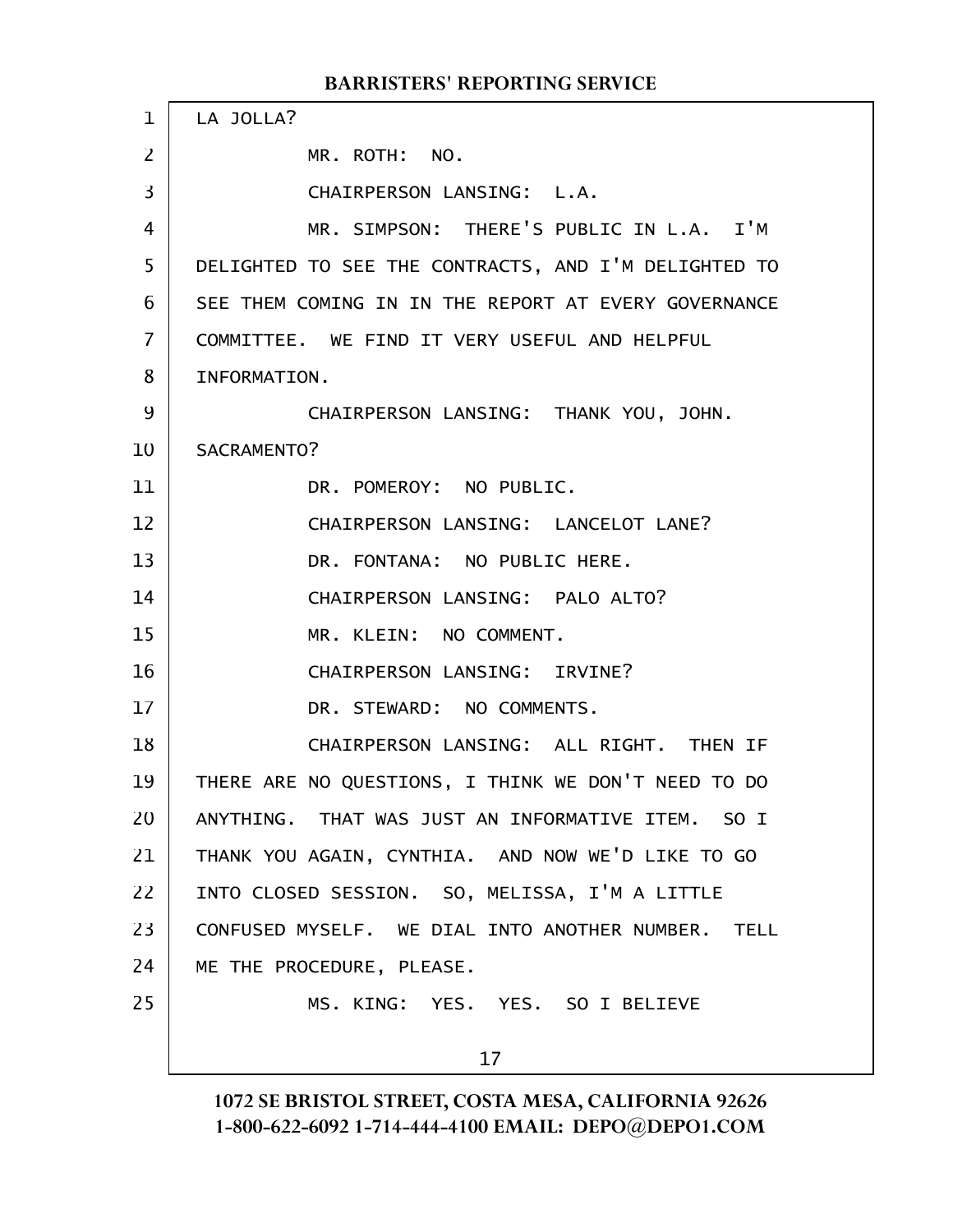| 1              | EVERYBODY HAS THIS NUMBER BECAUSE I TALKED TO ALL OF |
|----------------|------------------------------------------------------|
| $\overline{2}$ | YOU TODAY. THERE IS A SEPARATE DIAL-IN NUMBER FOR    |
| 3              | THE CLOSED SESSION, AND IT IS THE ONE THAT HAS A     |
| 4              | STAR AT THE END OF THE MEETING NUMBER. SO PROBABLY   |
| 5              | THE MOST IMPORTANT THING IS WE ALL GO TO DIAL INTO   |
| 6              | THIS OTHER NUMBER, OTHER THAN INVITING ANY MEMBERS   |
| $\overline{7}$ | OF THE PUBLIC AND OTHERS TO LEAVE THE ROOM SO IT'S   |
| 8              | JUST THE BOARD MEMBERS THERE, IS TO MAKE SURE TO     |
| 9              | DIAL THE STARS AT THE BEGINNING AND END OF THAT      |
| 10             | MEETING NUMBER.                                      |
| 11             | CHAIRPERSON LANSING: MY OFFICE HAS THAT              |
| 12             | NUMBER?                                              |
| 13             | MS. KING: I'M SURE THAT THEY DO. I'LL BE             |
| 14             | DIALING US ON THIS END, AND I'LL BE AVAILABLE ON MY  |
| 15             | <b>BLACKBERRY.</b>                                   |
| 16             | CHAIRPERSON LANSING: I KNOW HOW TO DO IT.            |
| 17             | NOW WE'RE GOING TO GO INTO CLOSED SESSION. AND       |
| 18             | MEMBERS OF THE PUBLIC STEP OUT AND WE'RE GOING TO    |
| 19             | DIAL IN, AND WE SHOULD ALL BE THERE IN 60 SECONDS.   |
| 20             | MR. KLEIN: FOR ANY MEMBER THAT HAS A                 |
| 21             | PROBLEM, MAYBE MELISSA CAN REPEAT HER BLACKBERRY     |
| 22             | NUMBER.                                              |
| 23             | MS. KING: YOU CAN REACH ME ON MY                     |
| 24             | BLACKBERRY AT (415) 740-8623.                        |
| 25             | MR. SIMPSON: DO YOU HAVE AN ESTIMATE OF              |
|                | 18                                                   |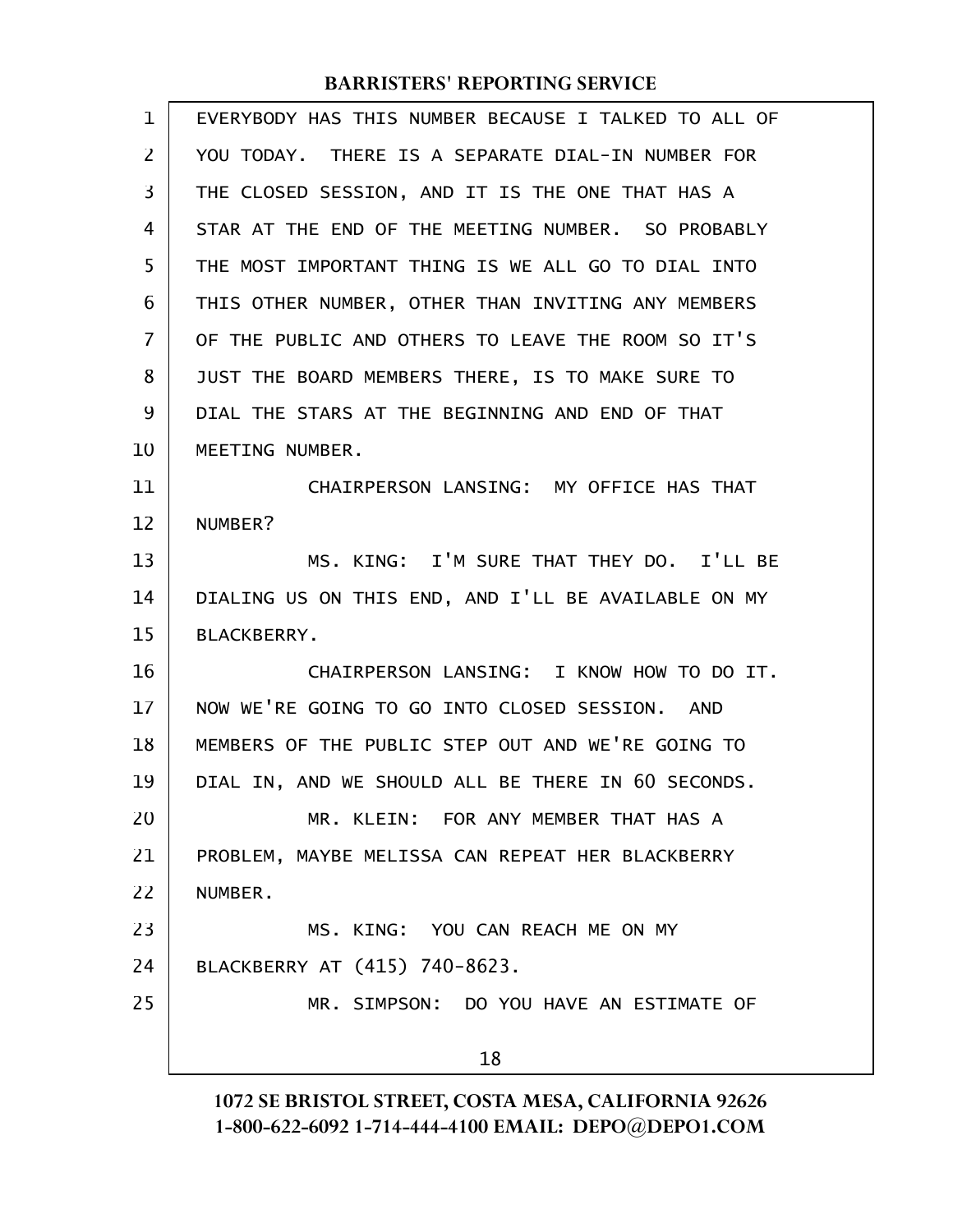HOW LONG THE CLOSED SESSION MIGHT BE? CHAIRPERSON LANSING: I THINK AT LEAST A HALF HOUR, MAYBE LONGER. MR. SIMPSON: ITEM 3 WAS APPROVED? CHAIRPERSON LANSING: YES, IT WAS. (THE COMMITTEE THEN ADJOURNED TO CLOSED SESSION, NOT REPORTED, NOR HEREIN TRANSCRIBED.) CHAIRPERSON LANSING: I JUST WANT TO REPORT IN -- REPORT OUT THAT NO ACTION WAS TAKEN IN CLOSED SESSION. AND SO I JUST WANT TO THANK EVERYBODY FOR THEIR TIME. AND UNLESS THERE'S ANY QUESTIONS FROM THE PUBLIC, I THINK THE MEETING IS ADJOURNED. MR. SHEEHY: NO QUESTIONS HERE. MS. KING: NO QUESTIONS HERE IN SAN FRANCISCO. CHAIRPERSON LANSING: ANY QUESTIONS ANYWHERE? DR. POMEROY: NO QUESTIONS. CHAIRPERSON LANSING: OKAY. AGAIN, THANK YOU ALL FOR THE MEETING. AND THANK YOU FOR YOUR TIME, AND THANK THE MEMBERS OF THE PUBLIC AS WELL. (THE MEETING WAS THEN ADJOURNED AT 05:41 P.M.) 19 1 2 3 4 5 6 7 8 9 10 11 12 13 14 15 16 17 18 19 20 21 22 23 24 25